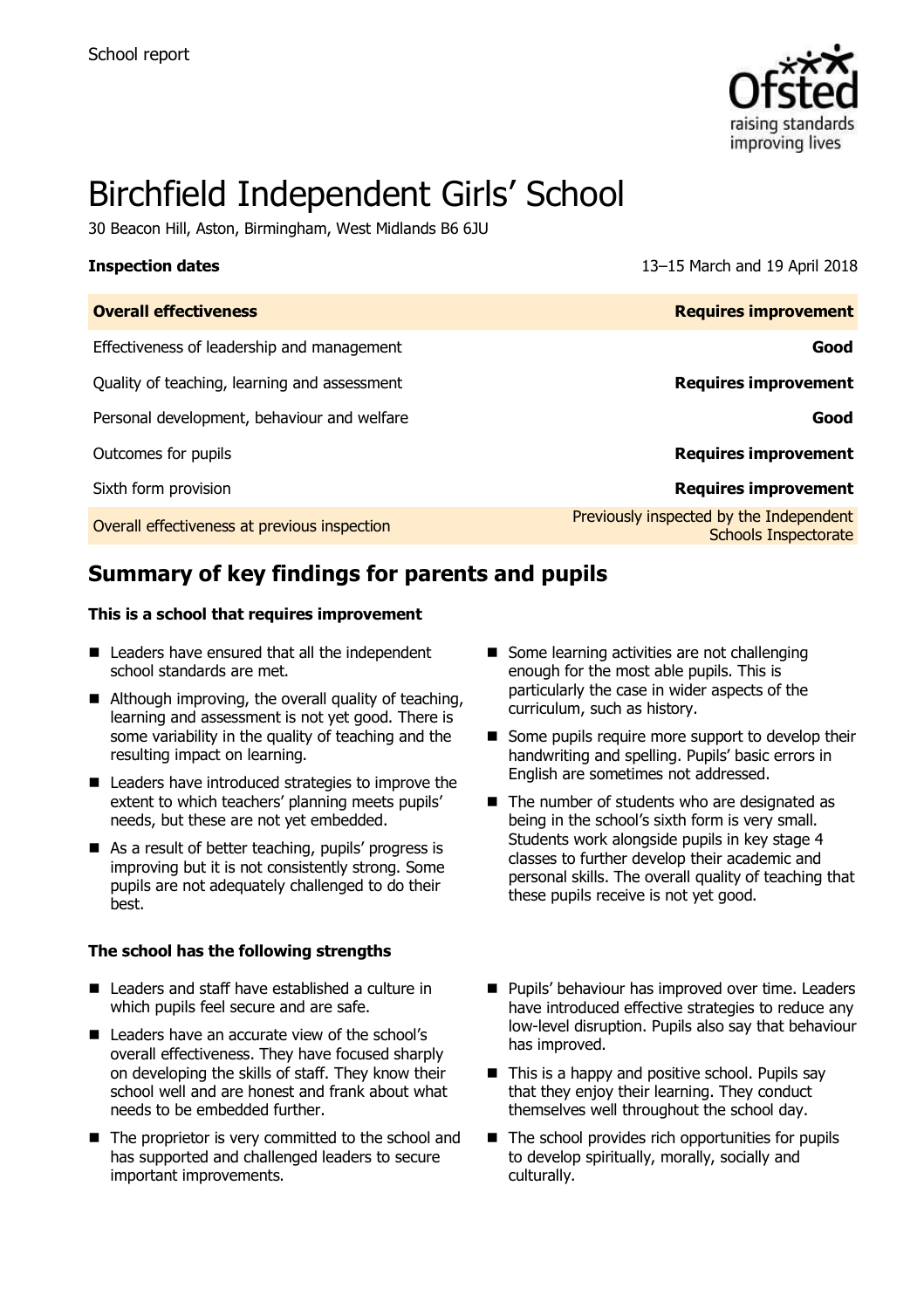

#### **Compliance with regulatory requirements**

■ The school meets the requirements of the schedule to The Education (Independent School Standards) Regulations 2014 ('the independent school standards') and associated requirements.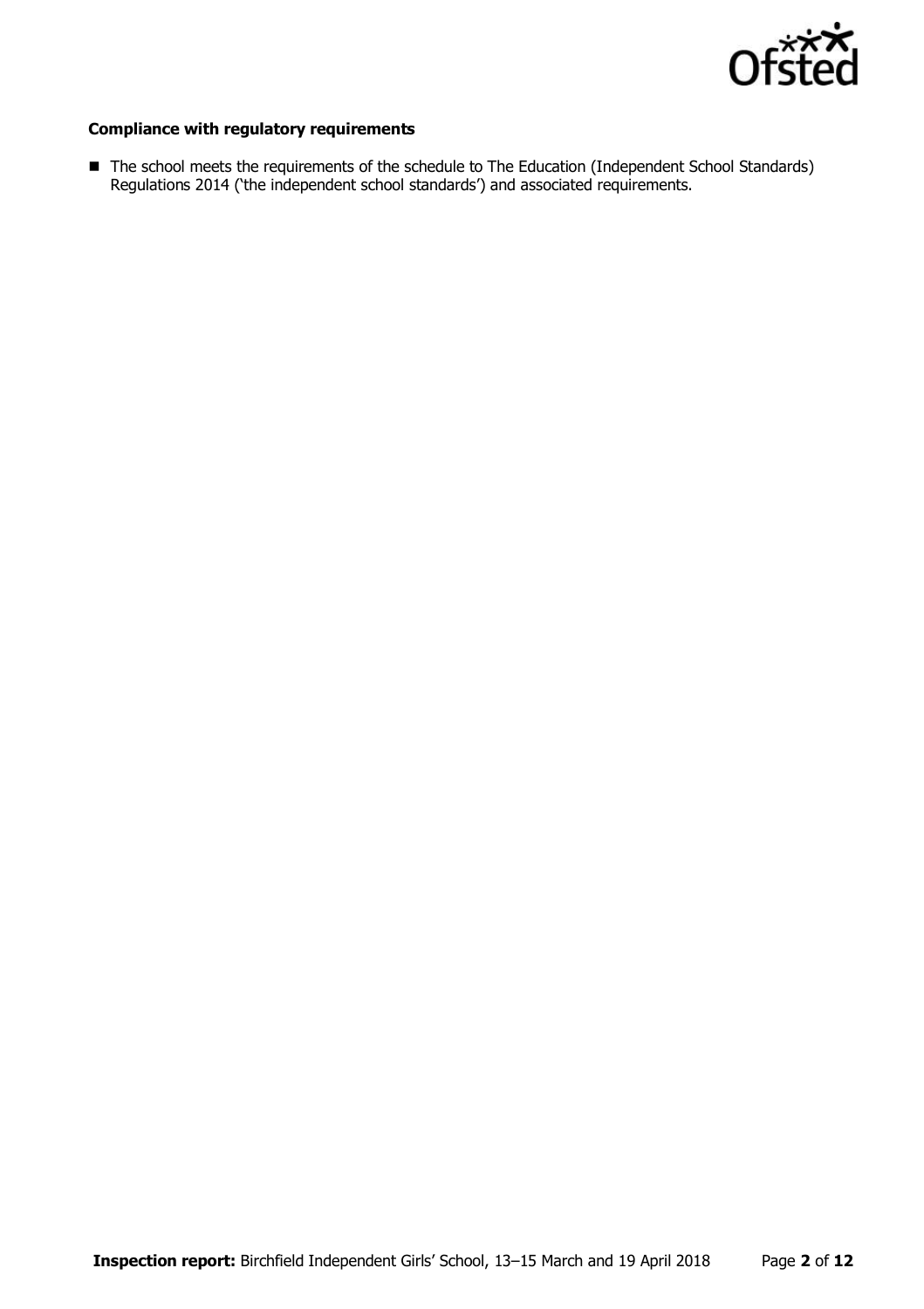

# **Full report**

### **What does the school need to do to improve further?**

- Strengthen the impact of leadership and management by fully embedding the effective strategies that have been introduced and sustaining the rigorous programme of monitoring and evaluation.
- Improve the quality of teaching across the curriculum so that all pupils, including post-16 students, make the best possible progress by ensuring that:
	- teachers' planning develops further and makes sure that learning activities match the needs of pupils more closely
	- teachers set work that provides consistent stretch and challenge so that the most able pupils can make more rapid progress
	- teachers adapt learning quickly if pupils require greater challenge or support
	- recent strategies to address the shortcomings in some pupils' handwriting and spelling are sustained and regularly checked for impact.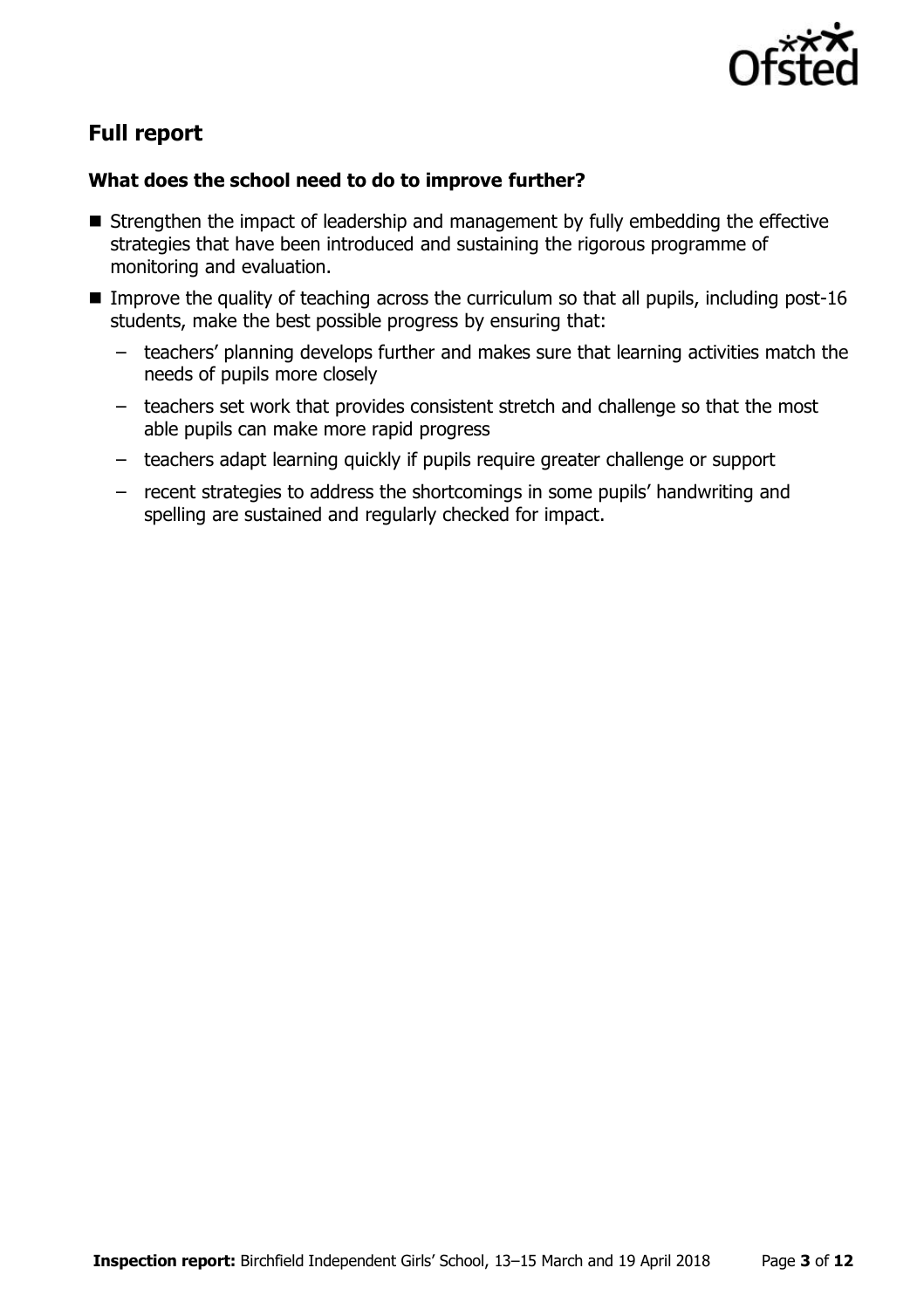

# **Inspection judgements**

#### **Effectiveness of leadership and management Good**

- The proprietor has ensured that all of the independent school standards are consistently met.
- The headteacher and proprietor know the school well. They are skilled and thoughtful leaders who have focused on bringing about important improvements. To strengthen their capacity further, they have also recruited additional leaders with strong skill sets.
- Leaders have successfully developed a positive and hard-working workforce. Staff take pride in what they do and enjoy teaching.
- Leaders are honest and frank about school improvement. They know the school's key strengths and areas for development. As a result of accurate self-evaluation, their action plans target the right areas. For example, they have focused carefully on improving schemes of work and teachers' planning in recent years. This work has been effective. Schemes of work are detailed and set out how the school aims to secure strong outcomes over time. Similarly, teachers' planning has improved and has a sharper focus on meeting pupils' needs. Nonetheless, leaders acknowledge that some of this work now needs to be fully embedded.
- The curriculum is well organised. Pupils enjoy a wide range of experiences. During the inspection, Year 7 were participating in a school trip to learn about marine life, Year 8 were exploring the Second World War and the Holocaust and Year 9 were successfully calculating complex angles of depression.
- A cornerstone of the school's effectiveness is the improvement that has been secured in pupils' behaviour. Leaders have thought carefully about how they can best support pupils so that day-to-day behaviour in class contributes positively to learning. Leaders' work with staff and pupils has been successful. Low-level disruption is not common. Pupils respond well to staff and say that behaviour is good.
- Middle leaders regularly observe learning and check work in pupils' books to identify what needs to be done to improve the quality of teaching and pupils' progress. They have an accurate understanding of the strengths and weaknesses in teaching. Leaders advise teachers on what needs to improve.
- **Pupils have opportunities to develop their reading skills through the school's well-stocked** library. They can choose from a wide range of books, including reference books, classic titles and fiction.
- Leaders provide rich opportunities for pupils to develop spiritually, morally, socially and culturally. These include visits to museums and churches and welcoming a range of external speakers to the school. Pupils learn about world religions and different cultures. Leaders have made links with a Catholic church to develop pupils' understanding of different faiths. The school is also a member of the 'Three Faiths Forum'. This initiative has allowed pupils from different backgrounds to learn from each other and work together. Pupils are developing a wider understanding of society. Consequently, pupils are well prepared for life in modern Britain.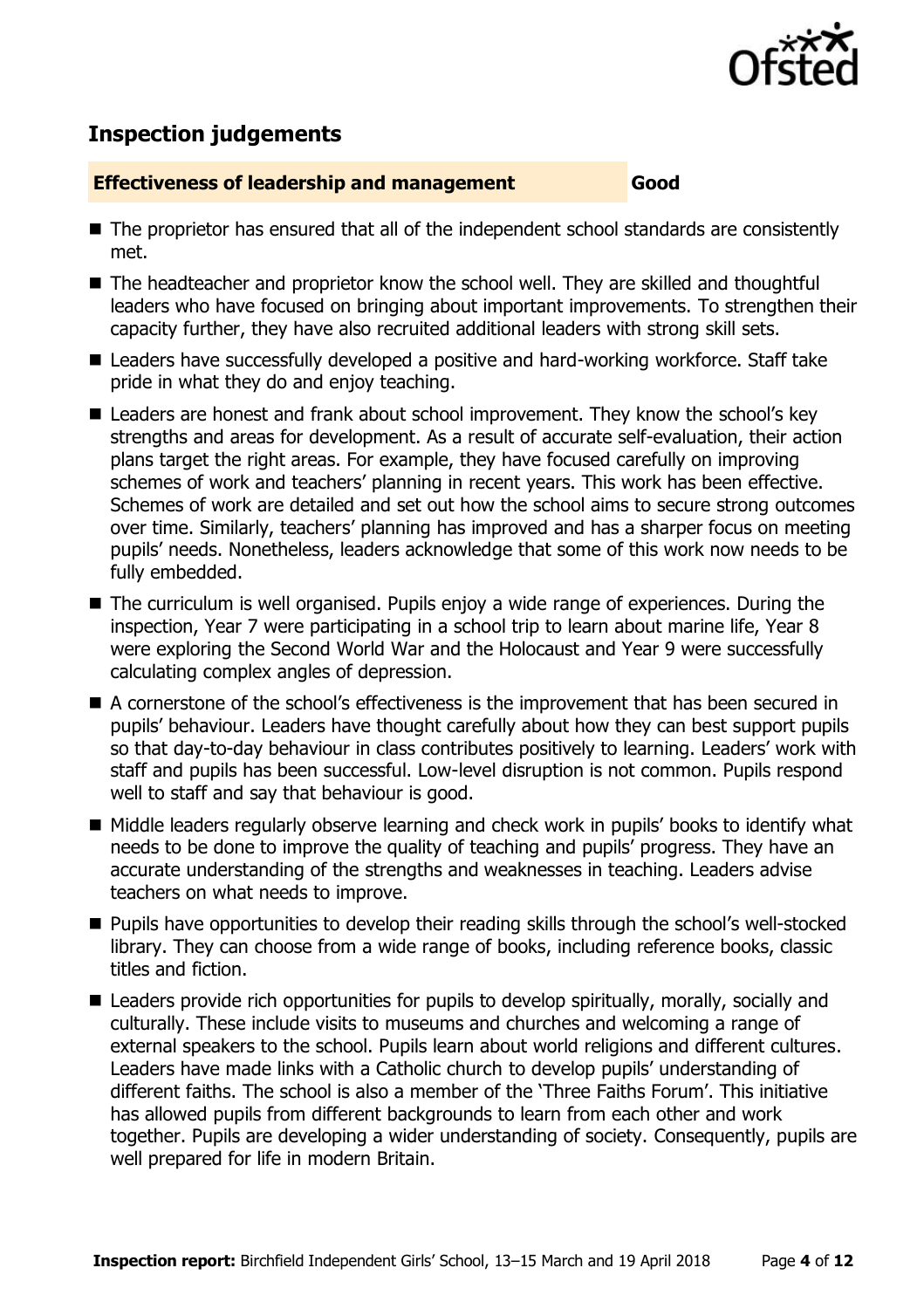

■ The majority of parents and carers say that they are happy with the school. Parents have no concerns about safety and say their children are well cared for. One parent commented: 'My two daughters are very happy at the school and receive a lot of support. Teachers and the headteacher make time at very short notice to discuss any concerns we have. They have regular activities which are all educational but packed with fun and get the pupils to interact with each other.' This positive view was typical of many others shared via free-text comments during the inspection.

#### **Governance**

- The proprietor knows the school well and is fully committed to it. He has dedicated much of his time and skills over the last two years to supporting and challenging leaders. He keeps detailed records of his discussions and meetings with leaders, and has high expectations of what should be achieved.
- The proprietor establishes targets and monitors the performance of pupils. Like leaders, he is honest and clear about his appraisal of the school's overall effectiveness. He recognises the school's strengths and is keen to build further on those areas that are not yet securely good.
- The proprietor has a good working knowledge of the independent school standards.

#### **Safeguarding**

- The arrangements for safeguarding are effective. The school's safeguarding policy reflects current legislation and meets requirements. The policy is published on the school's website.
- The school has two designated safeguarding leads who are appropriately trained. They attend regular update training sessions organised by the local authority. All staff are appropriately trained in recognising and reporting indicators of abuse, neglect or the risks associated with radicalisation. Staff are trained in other areas of safeguarding, including female genital mutilation and child sexual exploitation.
- There is a strong culture of safeguarding. Staff are highly vigilant and aware of what to do to keep pupils safe. Pupils feel safe at school and parents have no concerns about the safety of their children.
- The curriculum has been enhanced with workshops to teach pupils how to keep themselves safe. Pupils know about keeping safe online and are aware of the associated risks of grooming, exploitation and radicalisation.

#### **Quality of teaching, learning and assessment Fig. 2.1 Requires improvement**

- The quality of teaching, learning and assessment is not yet good. Leaders have secured improvements over time but recognise that this effective work must be embedded further.
- Teachers have improved the overall quality of schemes of work and lesson plans. However, some activities do not yet offer an appropriate level of challenge for pupils. Although extension activities are evident in some lessons, in line with the school's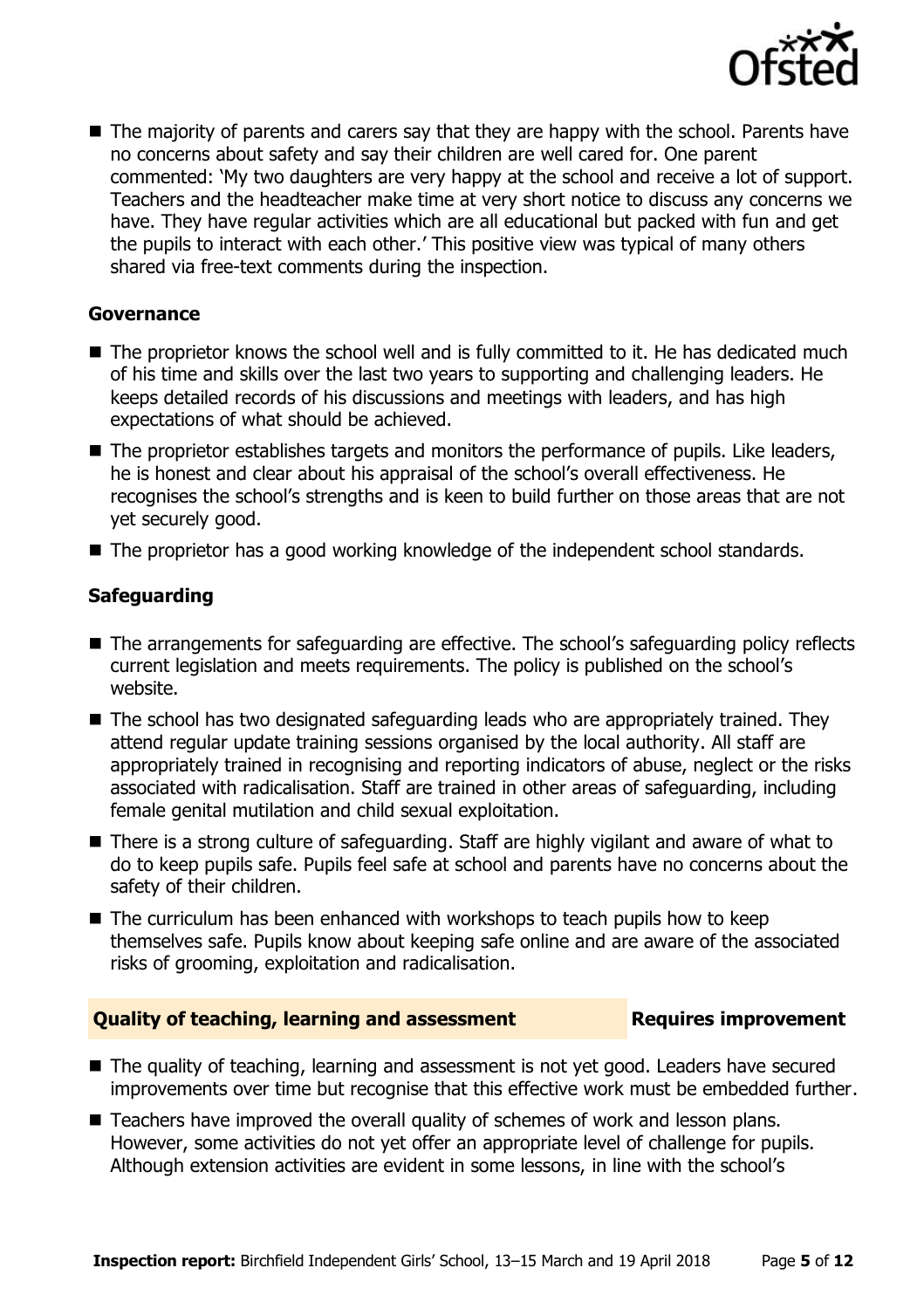

expectations, teachers do not routinely adapt lessons if pupils find learning either too easy or too hard.

- The quality of teaching is variable. For example, in English lessons, some teachers do not address misconceptions or basic spelling errors quickly enough. As a result, some pupils misspell common words repeatedly. Similarly, some older pupils have not been supported adequately to ensure that their handwriting is of a high standard.
- Leaders have begun to address these weaknesses, which further demonstrates the strength of their capacity to secure improvements. However, this work is relatively new and the shortcomings identified have not yet been fully addressed.
- Some teaching in wider areas of the curriculum, such as history, lacks challenge. Pupils learn about a wide range of historical terms and concepts but some activities are too easy for the most able pupils.
- Where teaching is strongest, such as in mathematics, teachers use effective questioning to deepen pupils' understanding. As a result, pupils demonstrate resilience and remain ontask. Teachers with strong knowledge and skills are also able to skilfully extend learning and make maximum use of lesson time. In these lessons, pupils are fully engaged in their learning and make more rapid progress.
- Inspectors observed teachers using effective questioning in English. In one lesson, the teachers' questioning supported pupils to deepen their thinking skills. In Islamic studies, pupils were observed to be highly engaged. The teacher had planned learning that closely matched pupils' needs. In a physical education (PE) lesson, pupils received valuable verbal feedback from the teacher and demonstrated high levels of cooperation.
- The school has not identified any pupils as having special educational needs and/or disabilities. However, leaders are quick to spot pupils who fall behind. Interventions and one-to-one support are offered to help pupils catch up.
- The school provides parents with regular reports on how well their children are progressing. Parents say they are happy with the information they receive from school.
- $\blacksquare$  Homework is set in line with the school's policy. The school has a strong focus on helping pupils to learn independently. Pupils understand this and they complete homework to a high standard.

#### **Personal development, behaviour and welfare <b>Good**

#### **Personal development and welfare**

- The school's work to promote pupils' personal development and welfare is good.
- Relationships between pupils and teachers are very positive. Pupils help one another and are keen to share their ideas and views. They respect the opinions of others.
- $\blacksquare$  Pupils receive impartial careers guidance and advice. For example, all pupils in Year 11, and the small number of post-16 students, attend careers interviews. The school also welcomes a range of external speakers to talk about career choices, including careers in the police force and charitable trusts. Pupils that inspectors spoke to have a clear idea of what they would like to do when they leave school.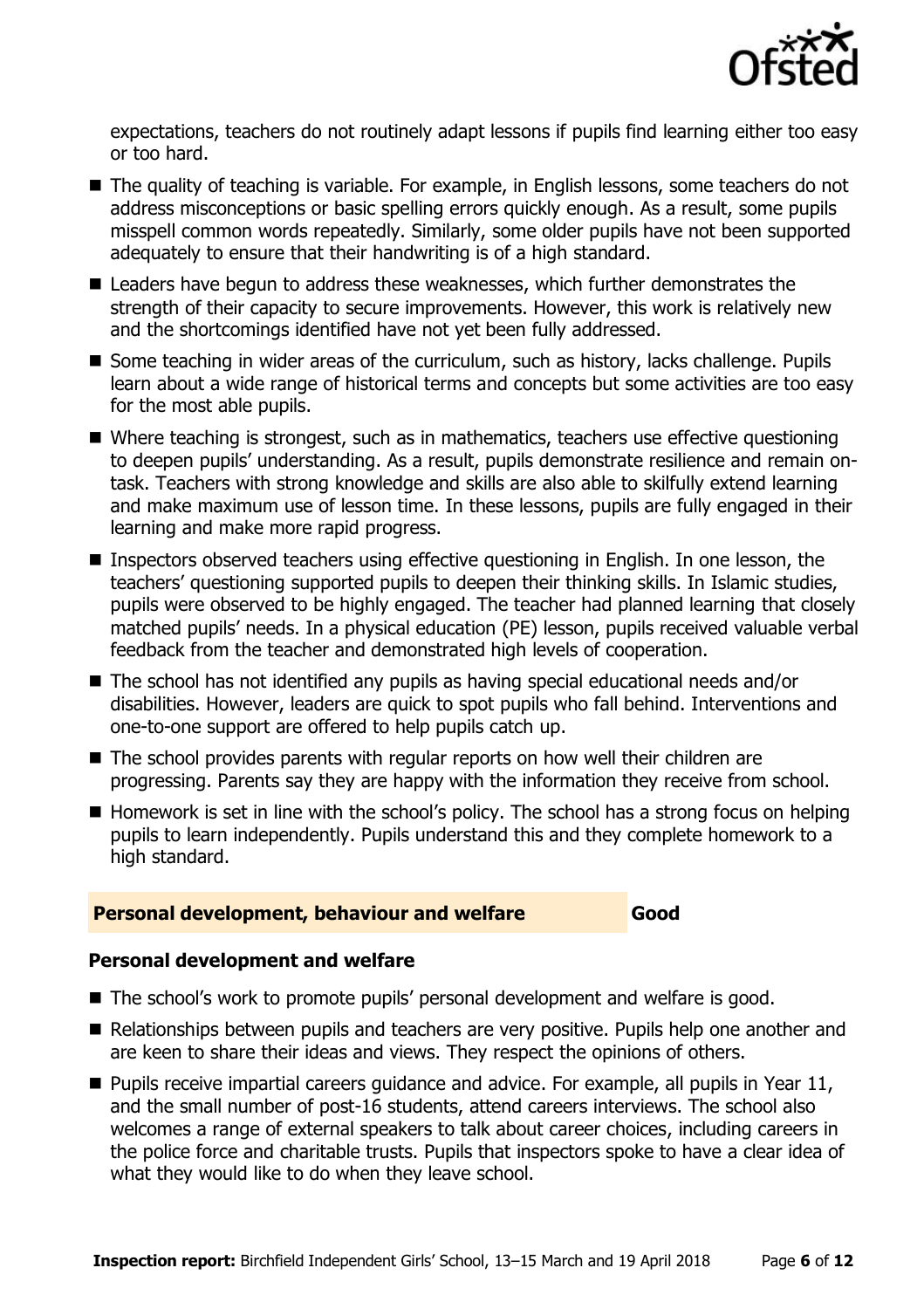

**Pupils learn how to keep themselves safe. For example, they attend regular workshops on** staying healthy and forming positive relationships. Pupils learn about different types of bullying. They know how to report any incidents and are confident that teachers will resolve their concerns. As a result, bullying is extremely rare.

#### **Behaviour**

- Improvements in behaviour have been a key success for the school in the last two years. Any low-level disruption is addressed quickly. Pupils only need occasional reminders to stay focused or participate in lessons. Pupils respond well to any prompts and instructions from staff.
- **Pupils say that behaviour has improved. Pupils are courteous and polite and clearly enjoy** one another's company. One pupil stated how much she enjoys the fact that she can spend time with girls of different ages. During lunchtime, pupils were seen to cooperate very well with one another. Adults were also on hand to offer support and even join in with a game of badminton.
- Attendance is just above the national average. Any pupils whose attendance falls below 95% are carefully monitored. The school works with the local authority to take appropriate action to challenge or support families should attendance become a concern.
- Leaders have established a strong and purposeful community in the school. Staff and pupils enjoy being with one another and relationships are strong. As a result, behaviour has improved over time and is a key strength.

### **Outcomes for pupils Requires improvement**

- $\blacksquare$  The progress that current pupils are making is not consistently strong.
- Pupils' work in books shows variable levels of progress. This is particularly the case in some aspects of English and the wider curriculum. For example, some pupils in key stage 4 are not making strong progress in learning and in the application of their basic skills. Some pupils make basic errors in their spelling. Some of these errors are not routinely addressed by teachers.
- In aspects of the wider curriculum, such as history, activities can sometimes be quite easy for pupils to complete. As a result, pupils are not challenged in their learning. This is particularly noticeable for some of the school's most able pupils.
- **Pupils' progress is stronger in mathematics. Observations of teaching and work in pupils'** books show how teachers' effective planning and questioning offer greater levels of challenge.
- GCSE results are improving over time. Results in English, mathematics and science show an improving trend by the end of key stage 4. In 2017, the proportion of pupils achieving a grade 5 or above in English and mathematics was in line with the national average. The proportion of pupils achieving a grade 5 or above in English was above the national average.
- Pupils who left the school in 2017 moved on to further education colleges to study a wide variety of courses. These pupils are regularly invited back to school to talk about their experiences. Current pupils say that this helps them to prepare for their next steps. Pupils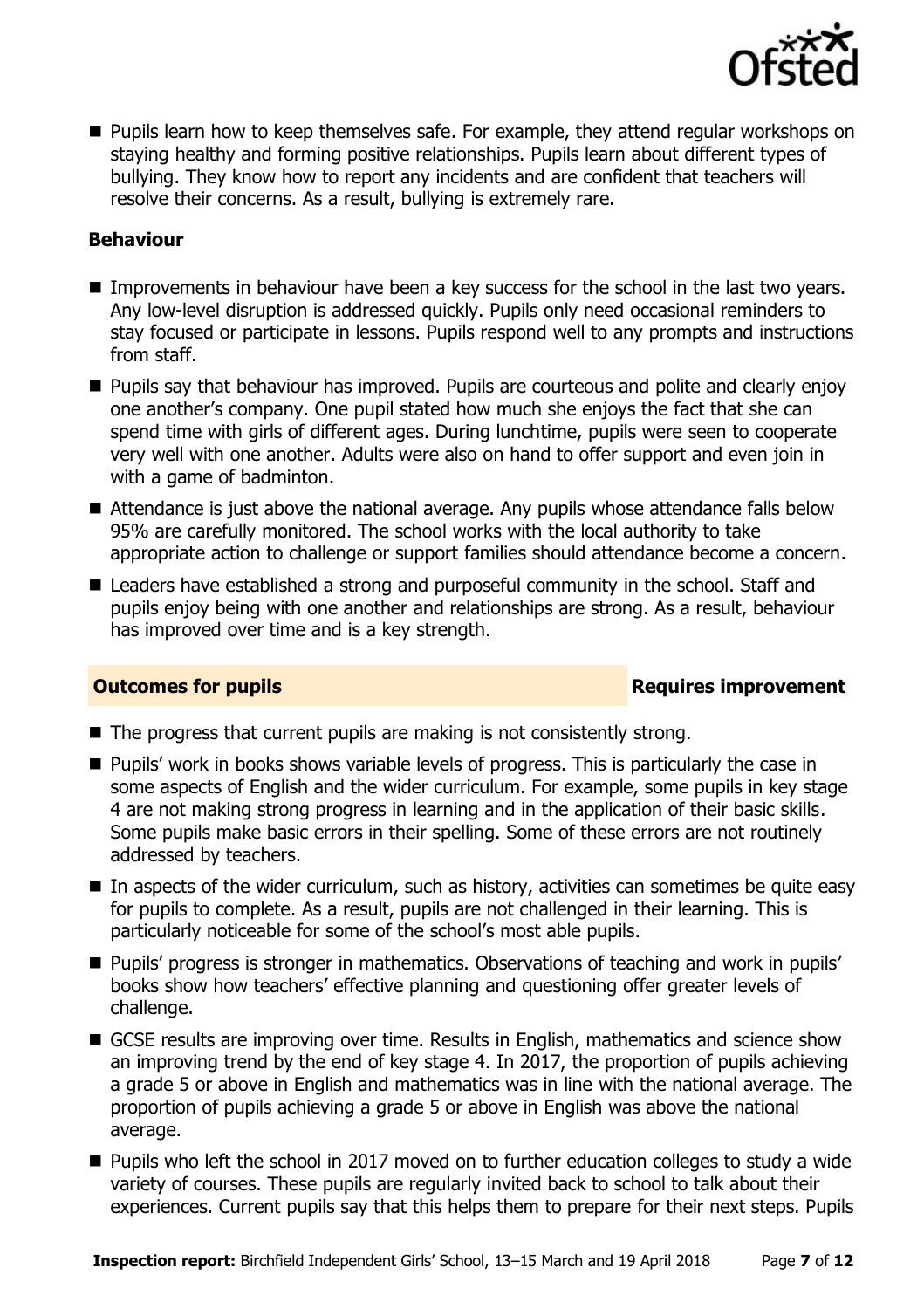

that inspectors spoke to have aspirational career plans and say that school helps them to make appropriate choices.

### **Sixth form provision Requires improvement**

- The sixth-form provision requires improvement. It is important to note that only a very small number of students are post-16. The school does not, therefore, have a dedicated sixth form. The school offers places to students who have missed earlier years of their education and are not ready to take GCSEs in Year 11. The school has carefully analysed the needs of all these students and has implemented individual learning plans.
- Although students are supported effectively with their personal development, the overall quality of teaching that they receive is not consistently good.
- $\blacksquare$  The school tracks the performance of post-16 students but, given the small size of the group, it is not appropriate to report on their outcomes.
- Safeguarding in the sixth-form provision is effective. Students feel safe and are kept safe.
- $\blacksquare$  Students access the same careers advice and educational visits as Year 11 pupils. This is because they are still working towards GCSE examinations and similar qualifications and are not following a post-16 programme of study.
- Students are aspirational and are clear about what they want to do when they enter employment. The school has helped students consider their skills and how these may match different career opportunities. Some students have undertaken work experience in local nurseries to explore what it might be like to care for young children. Students state that they really enjoy these opportunities and have gained lots from the experience.
- Students talk positively about the mentoring that they receive from adults in the school. Students conduct themselves in a very mature manner and their behaviour is good.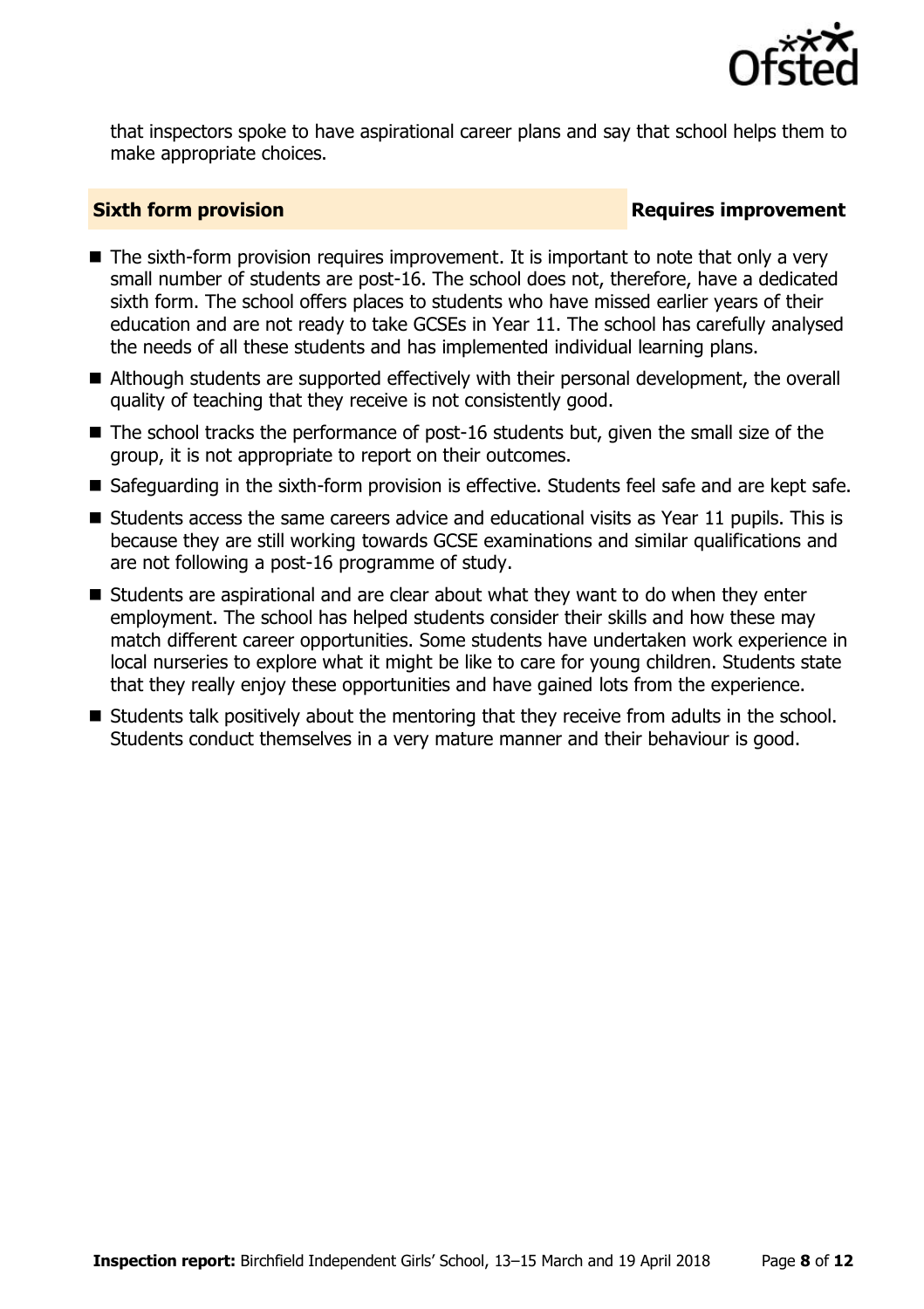

# **School details**

| Unique reference number  | 103591   |
|--------------------------|----------|
| DfE registration number  | 330/6083 |
| <b>Inspection number</b> | 10040660 |

This inspection was carried out under section 109(1) and (2) of the Education and Skills Act 2008, the purpose of which is to advise the Secretary of State for Education about the school's suitability for continued registration as an independent school.

| Type of school                         | Other independent school |
|----------------------------------------|--------------------------|
| School category                        | Independent school       |
| Age range of pupils                    | 11 to 17                 |
| Gender of pupils                       | Girls                    |
| Gender of pupils in the sixth form     | Girls                    |
| Number of pupils on the school roll    | 117                      |
| Of which, number on roll in sixth form | 5                        |
| Number of part-time pupils             | $\overline{0}$           |
| Proprietor                             | Mr Mohammed Rahman       |
| Chair                                  | Mr Mohammed Rahman       |
| <b>Headteacher</b>                     | Mrs Rehana Mogra         |
| Annual fees (day pupils)               | £1,995                   |
| Telephone number                       | 0121 327 7707            |
| Website                                | www.bigs.bham.sch.uk     |
| <b>Email address</b>                   | admin@bigs.bham.sch.uk   |
| Date of previous inspection            | Not previously inspected |

### **Information about this school**

- Birchfield Independent Girls' School is an independent secondary school that provides Islamic education for girls in Birmingham. The school opened in 1998 and is housed in a building that was formerly a jobcentre.
- The school employs 28 staff on a full- and part-time basis.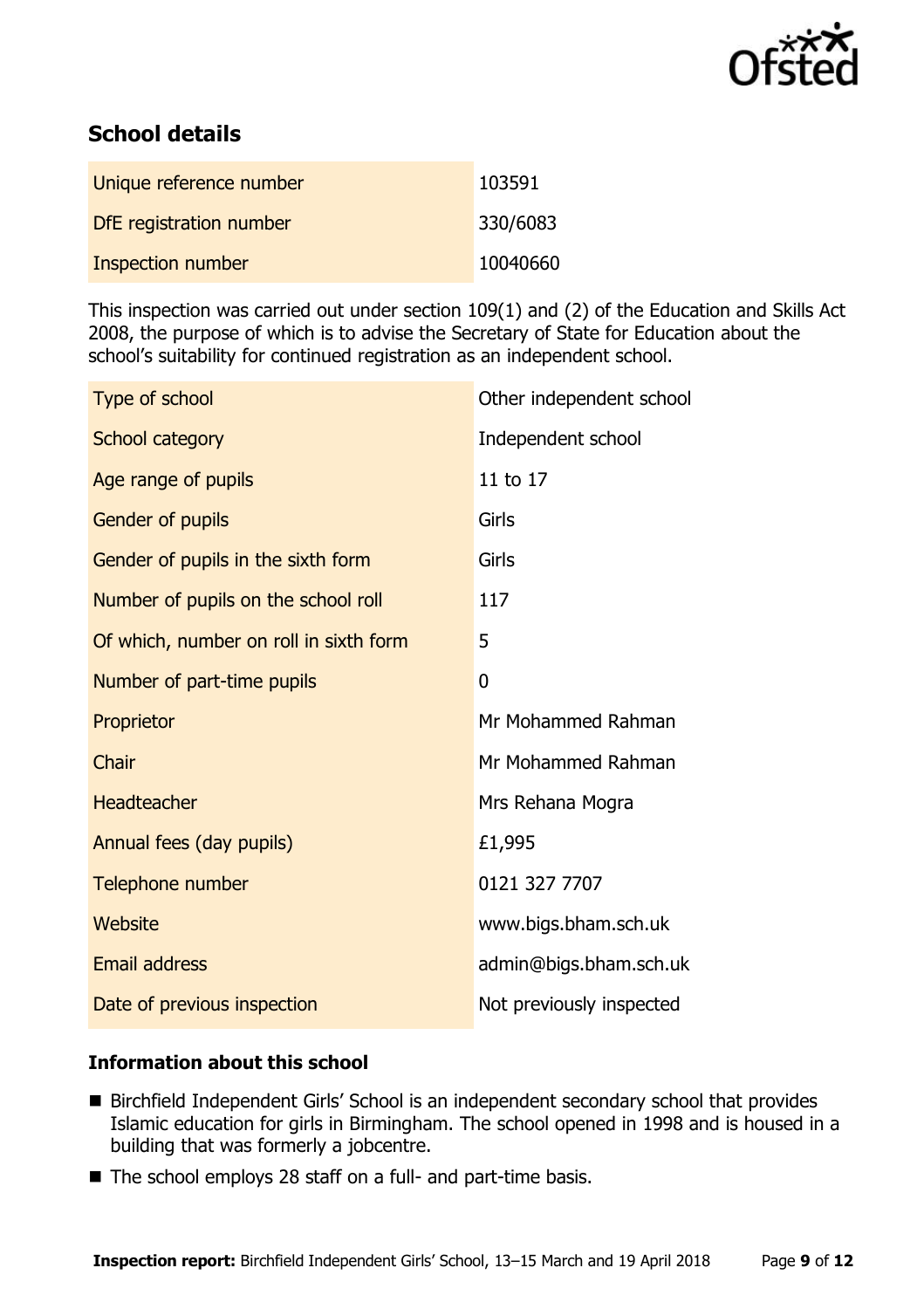

- The school was inspected by the Independent Schools Inspectorate in March 2012. Ofsted undertook an emergency inspection in 2008 and a subsequent monitoring visit in the same year.
- The school does not make use of alternative providers. However, pupils use PE facilities at the Lighthouse Centre in Newtown and King Edward's School.
- The aims of the school state: 'We strive for academic excellence while treating children as individuals. We encourage children to develop their own talents and personality, and we value diversity in our school community.'
- The school is registered for 152 pupils aged 11 to 17 years. There are currently 117 pupils on roll.
- $\blacksquare$  Pupils who attend the school beyond the age of 16 do so because they have missed earlier years of their education. They are able to make up learning they have missed through individualised timetables and by learning alongside Year 11 pupils where appropriate. This gives students extra time to take GCSEs, if required.
- Pupils study a range of subjects including English, mathematics, science, art, Islamic studies, information and communication technology, Arabic, PE and history.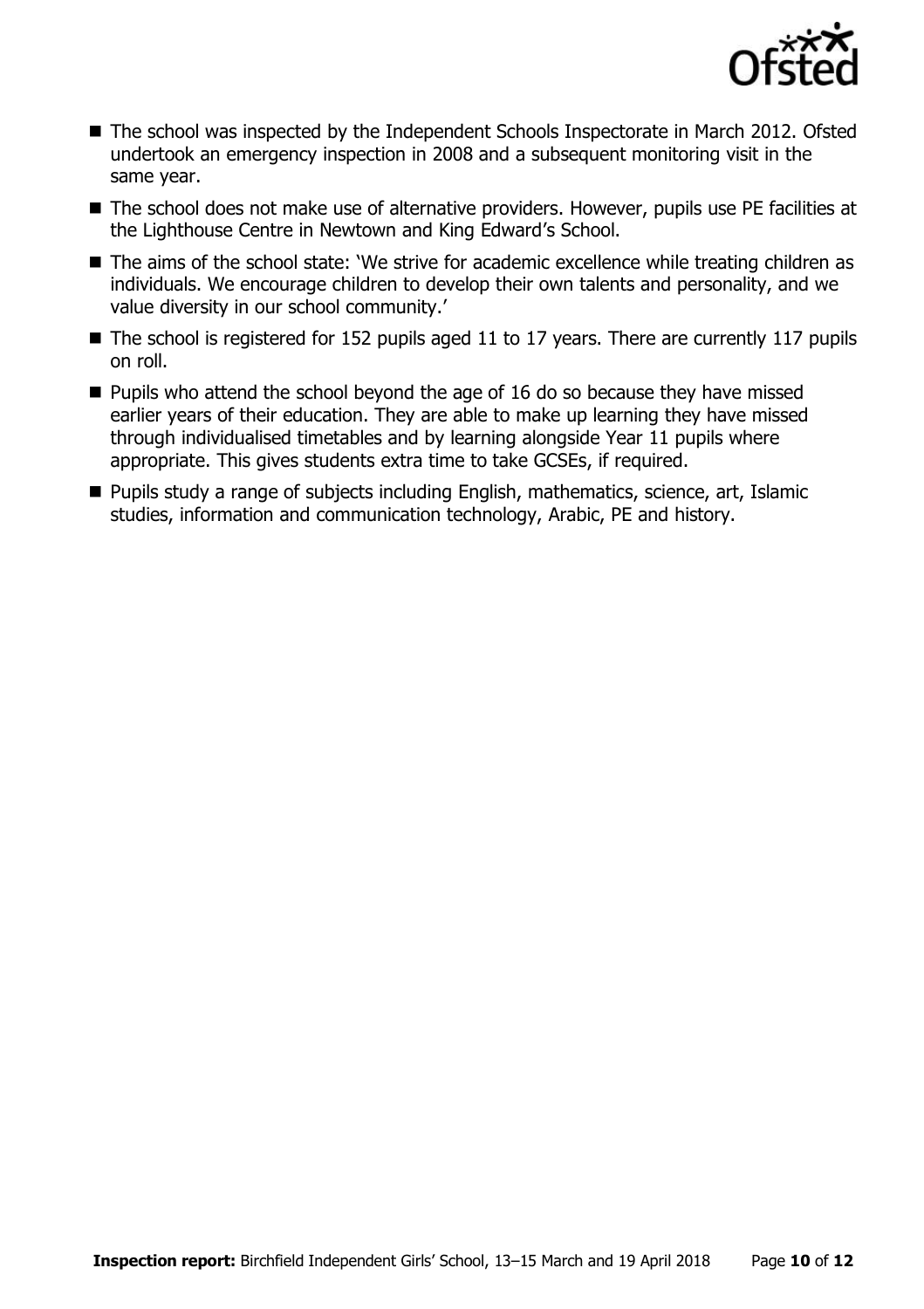

## **Information about this inspection**

- After the initial two days of inspection, Ofsted decided that it was necessary to return to the school to gather further evidence to complete the inspection. This additional inspection day was undertaken by two of Her Majesty's Inspectors.
- Inspectors met with the proprietor, who is also the chair of governors. Inspectors also met with the headteacher, senior and middle leaders and those responsible for safeguarding, teaching and behaviour.
- **Inspectors met with groups of pupils across all year groups.**
- Inspectors observed a wide range of lessons, including English, mathematics, science, history, Arabic, Islamic studies and PE. The inspectors also reviewed work in pupils' books. Many of these activities were undertaken jointly with school leaders.
- **Inspectors toured the premises of the school and examined key policies, including those** related to safeguarding, the curriculum, behaviour, complaints and bullying.
- Inspectors scrutinised a range of documents, including the attendance and admissions registers, the school's information on pupils' achievements and behaviour, records of complaints and procedures for recording incidents of bullying.
- The inspectors reviewed the feedback from parents received through Parent View. A total of 22 responses were received.
- The inspectors considered eight responses to the staff questionnaire.

#### **Inspection team**

| Jonathan Keay, lead inspector  | Her Majesty's Inspector |
|--------------------------------|-------------------------|
| Mel Ford                       | Her Majesty's Inspector |
| <b>Melanie Callaghan-Lewis</b> | Ofsted Inspector        |
| <b>Sarah Ashley</b>            | Ofsted Inspector        |